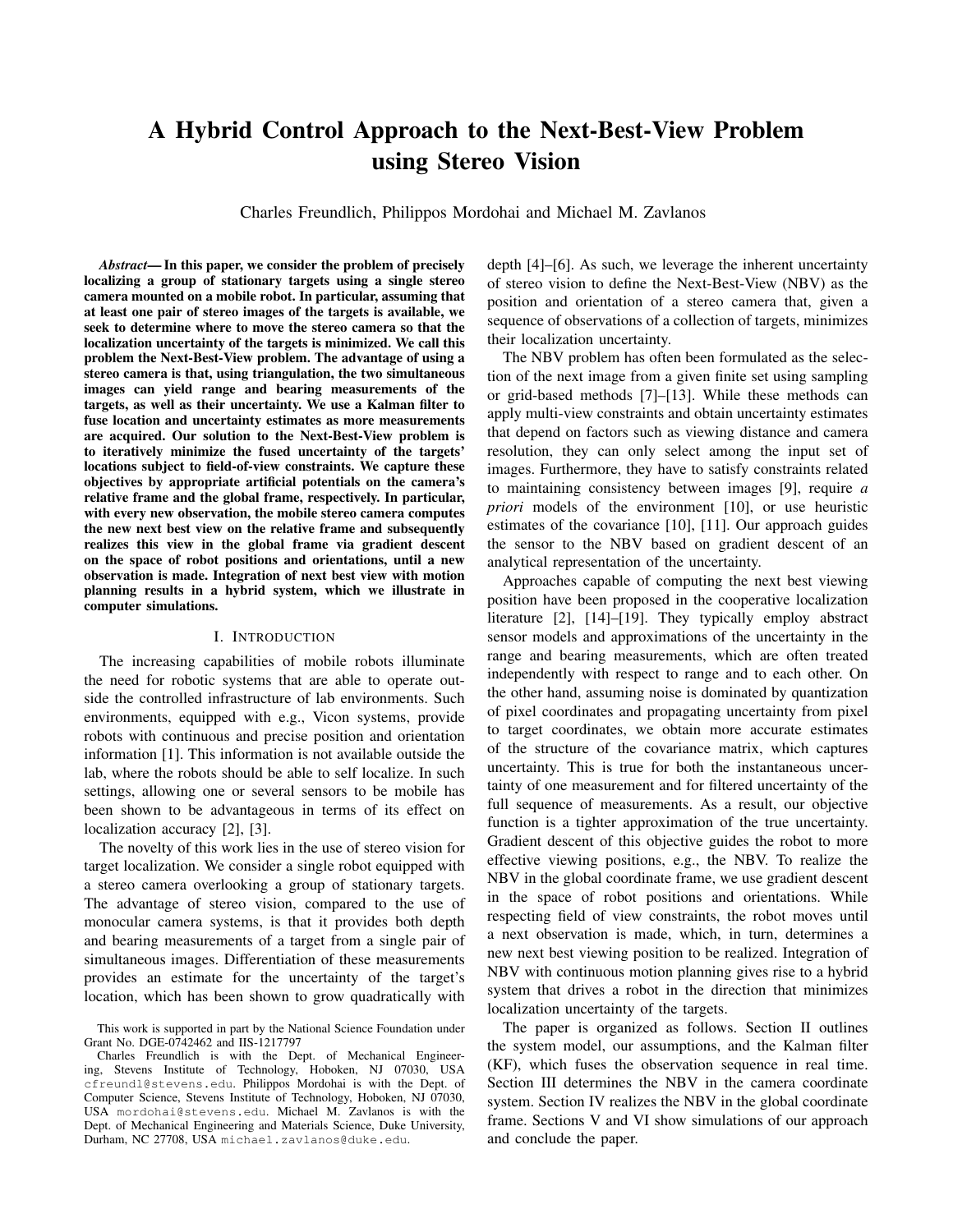

Fig. 1. A diagram of a single target (red dot) in both relative (black) and global (blue) coordinate frames. The camera is enlarged for clarity.

#### II. SYSTEM MODEL & PROBLEM FORMULATION

Consider a group of N point targets, indexed by  $i \in$  $I = \{1...N\}$ . We assume that the targets are fixed and we denote their, initially unknown, global coordinates by  $x_i \in \mathbb{R}^2$ . Consider also a mobile, stereo, camera and let  $\mathbf{r}(t) \in \mathbb{R}^2$  denote its position on the plane and  $R(t) \in SO(2)$ its orientation at time  $t \geq 0$ , where  $SO(2)$  the special orthogonal group of dimension 2. Since the camera an targets lie in a plane, the  $y$  coordinates are omitted, and the camera only measures  $x$  and  $z$ . The stereo camera consists of a pair of two monocular cameras, referred to as the left (L) and right (R) cameras, located at coordinates  $-b/2$  and  $b/2$ , respectively, with respect to the origin of the binocular camera system, where b denotes the baseline measured in meters; see Fig. 1. Let  $x_{Li}$  and  $x_{Ri}$  denote the x-axis coordinates of target i, measured in pixels, on the left and right camera images, respectively. Then, the position of target  $i$  with respect to the relative, camera, frame is

$$
\mathbf{p}_i \triangleq \mathbf{p}(x_{Li}, x_{Ri}) = \begin{bmatrix} \frac{b(x_{Li} + x_{Ri})}{2(x_{Li} - x_{Ri})} \\ \frac{bf}{x_{Li} - x_{Ri}} \end{bmatrix}, \quad (1)
$$

where  $f$  denotes the focal length of the camera lens, measured in pixels. Note that  $x_{Li}$  and  $x_{Ri}$  are measured in pixels and can only take integer values. Since the actual coordinates of target  $i$  on the two images can be anywhere within these pixels, we may assume that they are uniformly distributed around the pixel centers. We denote the pixel centers by  $\hat{x}_{Li}$  and  $\hat{x}_{Ri}$ , which now take values in  $\mathbb{Z}$ . In view of (1), the above pixelation errors on the images work their way in the coordinates  $p_i$  of target i in space causing non-Gaussian error distributions [4], [6]. For convenience, we follow [5], [20] and approximate the uniform pixelation errors as Gaussian to allow uncertainty propagation from image to world coordinates. Under this assumption, the localization error of the target in the relative camera frame will also be Gaussian with mean  $\hat{\mathbf{p}}_i = \mathbf{p}(\hat{x}_{Li}, \hat{x}_{Ri})$  and covariance  $U_i \in \mathbb{S}^2_+$  in global coordinates, where  $\mathbb{S}^2_+$  denotes the set of  $2 \times 2$  symmetric positive definite matrices.

Now, assume that the stereo camera has made a sequence of observations of the targets and introduce an index  $k \geq 0$ 

associated with every observation. Moreover, let  $\hat{\mathbf{x}}_{i,k} \in \mathbb{R}^2$ denote the mean and  $U_{i,k} \in \mathbb{S}^2_+$  the covariance of the location of target  $i$  on the global frame associated with observation  $k$ . Similar to [21]–[23], these observations can be fused using a linear Kalman filter (KF) to significantly increase localization accuracy of the targets. In particular, let  $\hat{\mathbf{x}}_{i,k} = \mathbf{x}_i + \mathbf{v}_{i,k}$  denote the measured, noisy, coordinates of target i in the global frame, where  $x_i$  are the actual coordinates of target  $i$  (which do not change with  $k$  for fixed targets) and  $\mathbf{v}_{i,k} \in \mathbb{R}^2$  is the realization of zero-mean Gaussian noise with instantaneous covariance matrix  $U_{i,k}$ . Then,  $\hat{\mathbf{x}}_{i,k}$  can be related to the target coordinates  $\hat{\mathbf{p}}_{i,k}$  in the relative camera frame as

$$
\begin{bmatrix} \hat{\mathbf{x}}_{i,k} \\ 1 \end{bmatrix} = \begin{bmatrix} R(t_k) & \mathbf{r}(t_k) \\ \mathbf{0}_{1 \times 2} & 1 \end{bmatrix} \begin{bmatrix} \hat{\mathbf{p}}_{i,k} \\ 1 \end{bmatrix}.
$$
 (2)

At  $k = 0$ ,  $\mathbf{x}_i$  is unknown, and we take a measurement  $\hat{\mathbf{x}}_{i,0}$  and calculate its covariance,  $U_{i,0}$  by methods discussed in section III. Because the targets are assumed to be fixed, we predict that at  $k = 1$ , these values will not change. In other words, based on the events at  $k = 0$ , we predict that at  $k = 1$ ,  $\hat{\mathbf{x}}_{i,1|0} = \hat{\mathbf{x}}_{i,0}$  and  $U_{i,1|0} = U_{i,0}$ . If at  $k = 1$  a new observation is made, then new instantaneous measurements  $\hat{\mathbf{x}}_{i,1}$  and  $U_{i,1}$  are obtained that do not depend on any prior event. The purpose of the KF is to fuse the new measurement with the history of measurements to create an estimate  $\hat{\mathbf{x}}_{i,1|1}$ and a covariance  $U_{i,1|1}$ . All covariance matrices are defined in the global coordinate system in this paper.

In general, at time  $k + 1$ , we have access to (i) the stand alone measurements  $\hat{\mathbf{x}}_{i,k+1}$  and  $U_{i,k+1}$  and (ii) the prediction  $\hat{\mathbf{x}}_{i,k+1|k}$  and its predicted covariance  $U_{i,k+1|k}$ , which are based on the entire measurement history. Let

$$
e_{i,k+1} = \hat{\mathbf{x}}_{i,k+1} - \hat{\mathbf{x}}_{i,k+1|k}
$$
 (3)

be the discrepancy between the prediction and the measurement or the location of target i at time  $k + 1$ . Also let the innovation covariance matrix for that target be

$$
S_i = U_{i,k+1|k} + U_{i,k+1}.
$$
\n(4)

We fuse the prior and current measurements according to the linear Kalman Filter equation

$$
\hat{\mathbf{x}}_{i,k+1|k+1} = \hat{\mathbf{x}}_{i,k+1|k} + W_i e_{i,k+1}, \tag{5}
$$

$$
U_{i,k+1|k+1} = U_{i,k+1|k} - W_i S_i W_i^T, \tag{6}
$$

where the gain matrix is  $W_i = U_{i,k+1|k} S_i^{-1}$ . Using equation (6) we obtain a closed form expression for the fused covariance  $U_{i,k+1|k+1}$ . In particular, we have the following lemma, which follows from [24] using the simple form of  $S_i$  and  $W_i$  as defined above.

*Lemma 2.1:* Let  $U_{i,k+1|k}$  denote the fused covariance of all prior measurements and  $U_{i,k+1}$  denote the covariance of the most recent measurement. Then, the updated covariance  $U_{i,k+1|k+1}$  obtained by the linear KF is given by  $U_{i,k+1|k+1} = (U_{i,k+1|k}^{-1} + U_{i,k+1}^{-1})^{-1}.$ 

We can now state the problem that we address in this paper. For this, let  $U_{s,k+1|k} = U_{i,k+1|k}$  with  $i =$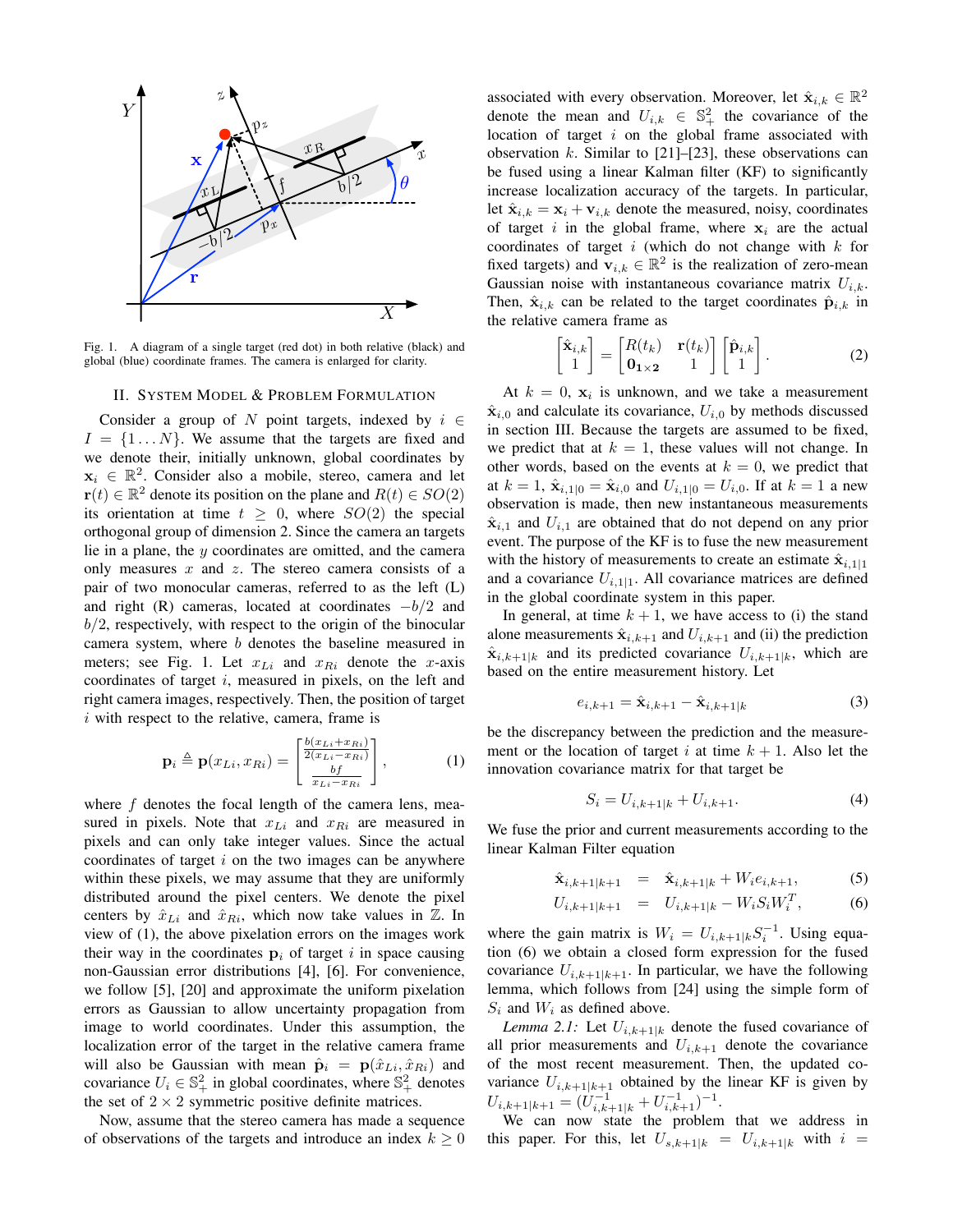$\argmax_{j \in I} \{\mathbf{tr} [U_{j,k+1|k}]\}$  denote the covariance of the worst localized target up to observation k, and  $U_{c,k+1|k} =$  $\frac{1}{N} \sum_{i \in I} U_{i,k+1|k}$  denote the average of all target covariances up to observation  $k$ . Then we have:

*Problem 1 (Next Best View):* Given the covariance of the worst localized target  $U_{s,k+1|k}$  (respectively, the average of the targets' covariances  $U_{c,k+1|k}$ ), determine  $U_{s,k+1}$ (respectively,  $U_{c,k+1}$ ) so that  $\text{tr}[U_{s,k+1|k+1}]$  (respectively,  $tr[U_{c,k+1|k+1}]$ ) is minimized.

In problem 1, we have chosen the trace as a measure of total uncertainty among other choices, such as the determinant or the maximum eigenvalue. It is shown in [25] that all such criteria behave similarly in practice. Since minimization of  $tr[U_{s,k+1|k+1}]$  is associated with improving localization of the worst localized target, we call it the *supremum objective*. Accordingly, we call minimization of  $tr[U_{c,k+1|k+1}]$  the *centroid objective*. Clearly,  $U_{s,k+1|k+1}$  depends only on the position of the worst localized target, which we denote by  $\mathbf{p}_{s,k+1}$ , but  $U_{c,k+1|k+1}$  depends on the positions  $\mathbf{p}_{i,k+1}$ of all targets. Attempting to find a  $U_{c,k+1}$  that solves Problem 1 by controlling the relative coordinates  $p_i$  of all targets simultaneously requires a nonconvex constraint to maintain consistency between images. Instead, we can think of the array of fixed targets as a mobile rigid body in the relative coordinates and place a virtual target at the centroid,  $\mathbf{p}_{c,k+1|k} = \frac{1}{N} \sum_{i \in I} \mathbf{p}_{i,k+1|k}$ . The centroid serves as a proxy for all targets.

As we discuss in the following sections, instantaneous covariances depend on  $\mathbf{p}_{s,k+1|k}$  or  $\mathbf{p}_{c,k+1|k}$ , which in turn are functions of the stereo camera position r and orientation R. Since expressing the covariances directly in terms of the camera translation and rotation results in highly nonlinear expressions that are difficult to control, we propose an alternative approach. In particular, we decompose optimization of the above objectives in the relative camera frame and the global frame. During the former stage, we find the vector that solves Problem 1. We denote this vector by  $\mathbf{p}_{o,k+1}$ , where  $\sigma$  stands for  $s$  or  $c$  depending on the objective for which we solve [cf. the *supremum* or the *centroid objective*].. This vector is then realized by an appropriate rotation and translation of the camera in the global space. Integration of the two stages results in a hybrid control scheme, where the next best views obtained by every new observation correspond to the switching signal in the continuous motion of the camera.

# III. CONTROLLING THE RELATIVE FRAME

Assume that k observations are already available and let  $t_k$ denote the time instant corresponding to the k-th observation. Our goal in this section is to determine the next best target locations  $\mathbf{p}_{s,k+1}$  or  $\mathbf{p}_{c,k+1}$  on the relative camera frame so that if a new observation is made at time  $t_{k+1}$  with the targets at these new relative locations, it will optimize the fused localization uncertainty. In particular, let  $Q =$  $cov([x_{Li} \quad \hat{x}_{Ri}]) \approx diag[\sigma_L^2 \quad \sigma_R^2]$  denote the approximate covariance of the target coordinates  $x_{Li}$  and  $x_{Ri}$  on the left and right image frames, respectively, where  $\sigma_L^2$  and  $\sigma_R^2$ 

denote the associated variances.<sup>1</sup> Let also  $J_i$  be the Jacobian of  $\mathbf{p}_i \triangleq \mathbf{p}(x_{Li}, x_{Ri})$  evaluated at the point  $(\hat{x}_{Li}, \hat{x}_{Ri})$ . Then, the first order (linear) approximation of  $\mathbf{p}_i = \mathbf{p}(x_{Li}, x_{Ri})$ about the point  $(\hat{x}_{Li}, \hat{x}_{Ri})$  is  $\mathbf{p}(x_{Li}, x_{Ri}) \approx \mathbf{p}(\hat{x}_{Li}, \hat{x}_{Ri}) +$  $J_i[x_{Li} \quad x_{Ri}]^T$ . Since  $\mathbf{p}_i(\hat{x}_{Li}, \hat{x}_{Ri})$  corresponds to the current mean estimate of target coordinates, the covariance of  $\mathbf{p}_i$  in the relative camera frame is nothing but  $J_iQJ_i^T$ . This is the standard way to propagate error from one set of variables to another when there is linear dependence, e.g., when the first set of variables can be written as a linear combination of the second. However, fusing covariance matrices as in Lemma 2.1 requires that they are represented in the global frame. To represent the covariance  $J_i Q J_i^T$  in global coordinates, we need to rotate it by an amount corresponding to the camera's orientation at the time this covariance is evaluated. Assuming that consecutive observations are close in space, so that the camera makes a small motion during the time interval  $[t_k, t_{k+1}]$ , we may approximate the camera's rotation  $R(t)$  at time  $t \in [t_k, t_{k+1}]$  by its initial rotation  $R(t_k)$  at time  $t_k$ . Then the covariance of  $\mathbf{p}_i$ , rotated to global coordinates, at any time instant  $t \in [t_k, t_{k+1}]$ , can be approximated by

$$
U_i = \text{cov}[\mathbf{p}(\hat{x}_{Li}, \hat{x}_{Ri})] \approx R(t_k) J_i Q J_i^T R^T(t_k), \quad (7)
$$

To obtain the next best estimate of the targets' locations on the relative camera frame that optimizes localization uncertainty, we define the uncertainty potential  $h : \mathbb{R}^2 \to \mathbb{R}_+$ such that

$$
h(\mathbf{p}_{o,k+1}) = \mathbf{tr}\left[U_{o,k+1|k+1}\right] \\
= \mathbf{tr}\left[\left(U_{o,k+1|k}^{-1} + U_o^{-1}\right)^{-1}\right],\n\tag{8}
$$

where we have used the result in Lemma 2.1. Then the target coordinates  $\mathbf{p}_{o,k+1}$  that locally minimize (8) can be determined by

$$
\mathbf{p}_{o,k+1} = \mathbf{p}_{o,k} - \int_0^T \frac{\partial h(\mathbf{p}_{o,k+1}(\tau))}{\partial \mathbf{p}_{o,k+1}} d\tau.
$$
 (9)

The length  $T > 0$  of the integration interval is chosen sufficiently small so that our assumption that  $R(t_k)$  remains approximately constant during the update holds. The following result provides an analytical expression for the gradient of the potential  $h$  in (9).

*Proposition 3.1:* The gradient of h with respect to  $\mathbf{p}_o$  is given by

$$
\frac{\partial h}{\partial [\mathbf{p}_o]_v} = \mathbf{tr} \left[ U_o^{-1} \left( U_{o,k+1|k}^{-1} + U_o^{-1} \right)^{-2} U_o^{-1} \frac{\partial U_o}{\partial [\mathbf{p}_o]_v} \right], \quad (10)
$$

where  $v$  can be either  $x$  or  $z$ , depending on which coordinate of  $p<sub>o</sub>$  we differentiate.

The proof of Proposition 3.1 depends on the following Lemmas, which we present without proof due to space limitations.

*Lemma 3.2:* Let M be a nonsingular matrix and  $f(M) =$  $tr M^{-1}$ . Then,  $\nabla_M f(M) = -M^{-2}$ .

<sup>1</sup>Recall that we approximate the uniform pixelation noise as Gaussian, hence the approximate nature of Q.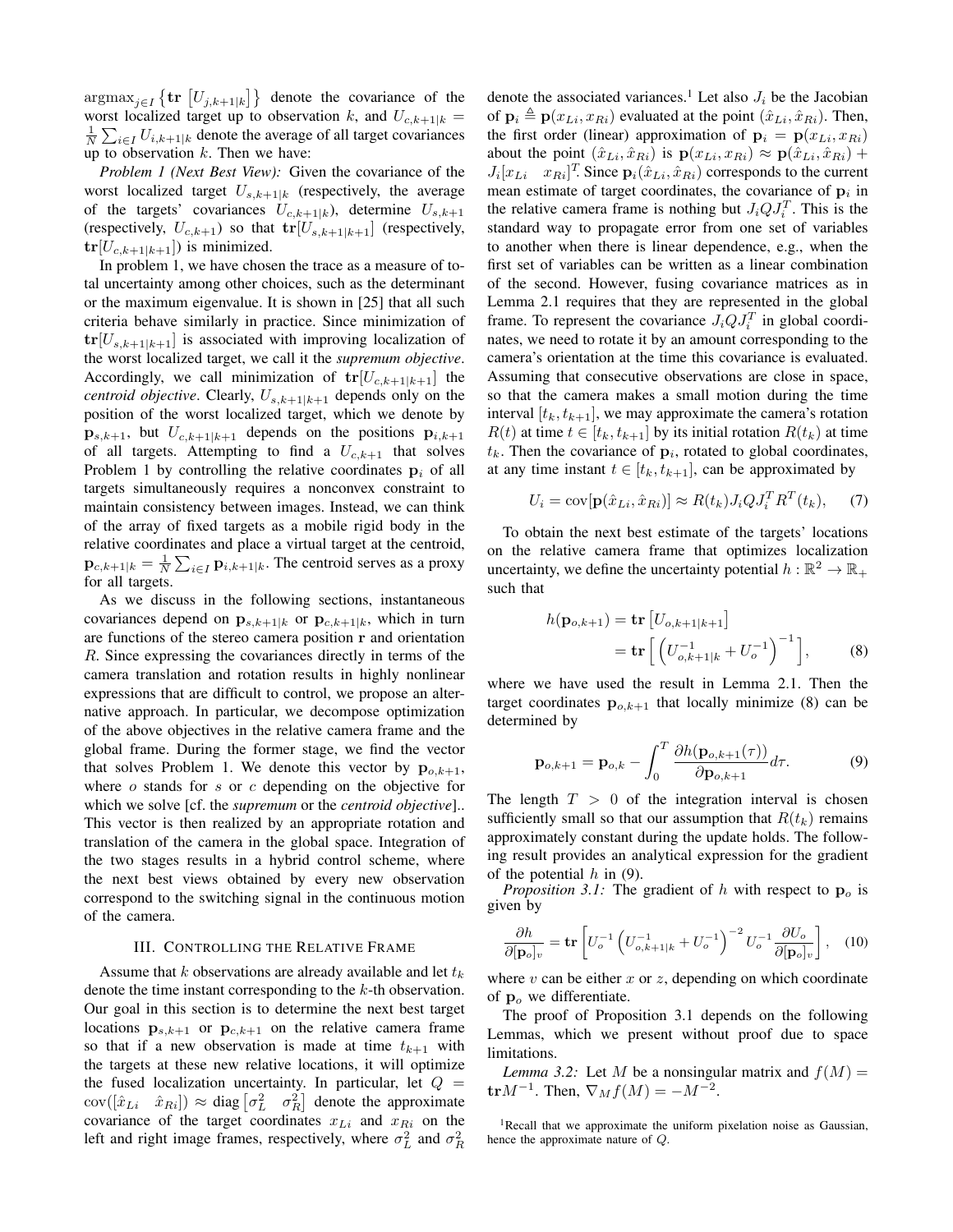

Fig. 2. The field of view for a 2D stereo camera.

*Lemma 3.3:* Let  $C(x)$  be a nonsingular matrix and let x be a scalar. Then,  $\frac{\partial C^{-1}(x)}{\partial x} = -C^{-1}(x) \frac{\partial C(x)}{\partial x} C^{-1}(x)$ .

Applying Lemmas 3.2 and 3.3 to (8) gives (10), which completes the proof of Proposition 3.1. The term  $\partial U_o/\partial [\mathbf{p}_o]_v$ in (10) can be found from (7) and (1) using elementary calculus.

#### IV. CONTROLLING THE GLOBAL FRAME

The update in (9) provides the relative target coordinates  $\mathbf{p}_{o,k+1}$  on the camera frame from where, if a new observation  $k + 1$  is taken, the localization uncertainty associated with objective "o" is minimized. Our goal in this section is to drive the camera to a new position  $r$  and orientation  $R$  in space that realizes the next best view  $\mathbf{p}_{o,k+1}$ . For this, let

$$
\psi(\mathbf{r}, R) = ||R\mathbf{p}_o - \hat{\mathbf{x}}_o + \mathbf{r}||_F^2, \tag{11}
$$

denote a positive semidefinite function that becomes zero only if the next best view is realized in the global frame, where  $\|\cdot\|_F$  is the Frobenious norm and we have dropped dependence of  $\hat{\mathbf{x}}_{o,k+1}$  and  $\mathbf{p}_{o,k+1}$  on the observation index to simplify notation. To capture field of view constraints, let

$$
\mathbf{g}_i(\mathbf{r}, R) = \alpha^2 \left( \mathbf{e}_2^T R^T (\hat{\mathbf{x}}_i - \mathbf{r}) - c \right)^2 - \left( \mathbf{e}_1^T R^T (\hat{\mathbf{x}}_i - \mathbf{r}) \right)^2, \tag{12}
$$

where  $\phi$  is the field of view of the camera,  $\alpha = \tan(\phi/2)$ ,  $c = b/(2\alpha)$ ,  $\mathbf{e}_1 = [1 \ 0]^T$ , and  $\mathbf{e}_2 = [0 \ 1]^T$ .  $\mathbf{g}_i(\mathbf{r}, R) > 0$  if and only if the position  $\hat{\mathbf{x}}_i$  of target i lies in the camera's field-of-view; see Fig. 2. Then, to realize the next best view  $\mathbf{p}_o$  while maintaining all targets in the camera's field of view we equivalently need to minimize  $\psi$  while ensuring  $g_i > 0$ for all targets  $i \in I$ . For this, we combine (11) and (12) in the artificial potential function  $\hat{\psi} : \mathbb{R}^2 \times SO(2) \to \mathbb{R}_+$  with

$$
\hat{\psi}(\mathbf{r}, R) = \psi(\mathbf{r}, R) + \rho \sum_{i \in I} \frac{1}{\mathbf{g}_i(\mathbf{r}, R)},
$$
(13)

where  $\rho > 0$  is a penalty parameter. The terms  $1/\mathbf{g}_i$  in (13) serve as barrier potentials, since  $\psi \to \infty$  whenever there exists a target  $i \in I$  for which  $\mathbf{g}_i \to 0$ .

To minimize the potential  $\hat{\psi}$ , let  $t_k > 0$  denote the time instant associated with observation k and for all time  $t \in$  $[t_k, t_{k+1}]$  we define the gradient flow

$$
\dot{\mathbf{r}} = -\nabla_{\mathbf{r}} \hat{\psi}(\mathbf{r}, R), \tag{14a}
$$

$$
\dot{R} = R \nabla_R \hat{\psi}(\mathbf{r}, R), \qquad (14b)
$$

on the joint space of camera positions  $\mathbb{R}^2$  and orientations SO(2). It is well known that if  $R(t_k) \in SO(2)$ , the gradient  $\nabla_R \hat{\psi}(\mathbf{r}, R)$  is a skew-symmetric matrix, and  $R(t)$  evolves as in (14b), then  $R(t) \in SO(2)$  for all time  $t \in [t_k, t_{k+1}]$ ; see, e.g., [26].

The benefit of the gradient flow (14b) is that it implicitly ensures the nonconvex constraint that  $R(t)$  must be a rotation matrix during the minimization of  $\hat{\psi}$ . In the remainder of this section we provide analytic expressions for the gradients in (14) and show that the closed loop system minimizes  $\psi$ . In particular, we have the following results.

*Lemma 4.1:* The negative gradient of  $\psi$  with respect to R is given by the skew-symmetric matrix

$$
\nabla_R \psi(\mathbf{r}, R) = \mathbf{p}_o(\mathbf{r} - \hat{\mathbf{x}}_o)^T R - R^T(\mathbf{r} - \hat{\mathbf{x}}_o) \mathbf{p}_o^T.
$$
 (15)

*Proof:* Using the first order approximation of the neighborhood of the rotation matrix  $R$ ,  $R(\Omega) \approx R(I + \Omega)$ , where  $\Omega$  is skew-symmetric, we have that

$$
\psi(\mathbf{r}, R(I + \Omega)) =
$$
\n
$$
= \mathbf{tr} \Big[ \big( R(I + \Omega) \mathbf{p}_o + \mathbf{r} - \hat{\mathbf{x}}_o \big) \big( R(I + \Omega) \mathbf{p}_o + \mathbf{r} - \hat{\mathbf{x}}_o \big)^T \Big]
$$
\n
$$
\approx \psi(\mathbf{r}, R) + \mathbf{tr} \Big[ (R\mathbf{p}_o + \mathbf{r} - \hat{\mathbf{x}}_o) (R\Omega \mathbf{p}_o)^T
$$
\n
$$
+ (R\Omega \mathbf{p}_o) (R\mathbf{p}_o + \mathbf{r} - \hat{\mathbf{x}}_o)^T \Big]
$$
\n
$$
= \psi(\mathbf{r}, R) + \mathbf{tr} \Big\{ \Big[ \mathbf{p}_o(\mathbf{r} - \hat{\mathbf{x}}_o)^T R - R^T(\mathbf{r} - \hat{\mathbf{x}}_o) \mathbf{p}_o^T \Big] \Omega \Big\}
$$

where we have ignored terms of the order of  $\Omega^2$ . Defining the matrix inner product as  $\langle A, B \rangle = \text{tr}(A^T B)$  (on  $SO(n)$ ) this is proportional to the Killing form), we can identify the negative gradient of the function  $\psi$  at R by  $\nabla_R \psi(\mathbf{r}, R) =$  $\mathbf{p}_o(\mathbf{r}-\hat{\mathbf{x}}_o)^TR - R^T(\mathbf{r}-\hat{\mathbf{x}}_o)\mathbf{p}_o^T.$ 

*Lemma 4.2:* The negative gradient of  $g_i$  with respect to  $R$  is given by the skew-symmetric matrix

$$
\nabla_R \mathbf{g}_i(\mathbf{r}, R) = \n\alpha^2 \left( \mathbf{e}_2^T R^T (\hat{\mathbf{x}}_i - \mathbf{r}) - c \right) \left( \mathbf{e}_2 (\hat{\mathbf{x}}_i - \mathbf{r})^T R - R^T (\hat{\mathbf{x}}_i - \mathbf{r}) \mathbf{e}_2^T \right) - \n-\n\left( \mathbf{e}_1^T R^T (\hat{\mathbf{x}}_i - \mathbf{r}) \right) \left( \mathbf{e}_1 (\hat{\mathbf{x}}_i - \mathbf{r})^T R - R^T (\hat{\mathbf{x}}_i - \mathbf{r}) \mathbf{e}_1^T \right).
$$
\n*Proof:* Omitted; analogous to that of Lemma 4.1.

Note that the negative gradients of the functions  $\psi$  and  $g_i$  with respect to R are both skew-symmetric matrices, as required for (14b) to ensure that  $R \in SO(2)$  for all time  $t \in [t_k, t_{k+1}]$ . The gradients of  $\psi$  and  $\mathbf{g}_i$  with respect to r are

$$
\nabla_{\mathbf{r}} \psi(\mathbf{r}, R) = 2(R\mathbf{p}_o - \hat{\mathbf{x}}_o + \mathbf{r}) \tag{17}
$$

and

$$
\nabla_{\mathbf{r}} \mathbf{g}_i(\mathbf{r}, R) = 2 \left( \mathbf{e}_1^T R^T (\hat{\mathbf{x}}_i - \mathbf{r}) \right) R \mathbf{e}_1 - 2\alpha^2 \left( \mathbf{e}_2^T R^T (\hat{\mathbf{x}}_i - \mathbf{r}) - c \right) R \mathbf{e}_2.
$$
 (18)

Then, the gradients of  $\hat{\psi}$  required in (14) are

$$
\nabla_{\mathbf{r}} \hat{\psi}(\mathbf{r}, R) = \nabla_{\mathbf{r}} \psi(\mathbf{r}, R) - \rho \sum_{i \in I} \frac{\nabla_{\mathbf{r}} \mathbf{g}_i(\mathbf{r}, R)}{\mathbf{g}_i^2(\mathbf{r}, R)}
$$
(19a)

$$
\nabla_R \hat{\psi}(\mathbf{r}, R) = \nabla_R \psi(\mathbf{r}, R) - \rho \sum_{i \in I} \frac{\nabla_R \mathbf{g}_i(\mathbf{r}, R)}{\mathbf{g}_i^2(\mathbf{r}, R)}, \quad (19b)
$$

with  $\nabla_R \psi(\mathbf{r}, R)$ ,  $\nabla_R \mathbf{g}_i(\mathbf{r}, R)$ ,  $\nabla_\mathbf{r} \psi(\mathbf{r}, R)$ , and  $\nabla_\mathbf{r} \mathbf{g}_i(\mathbf{r}, R)$ obtained from (15), (16), (17) and (18), respectively. Note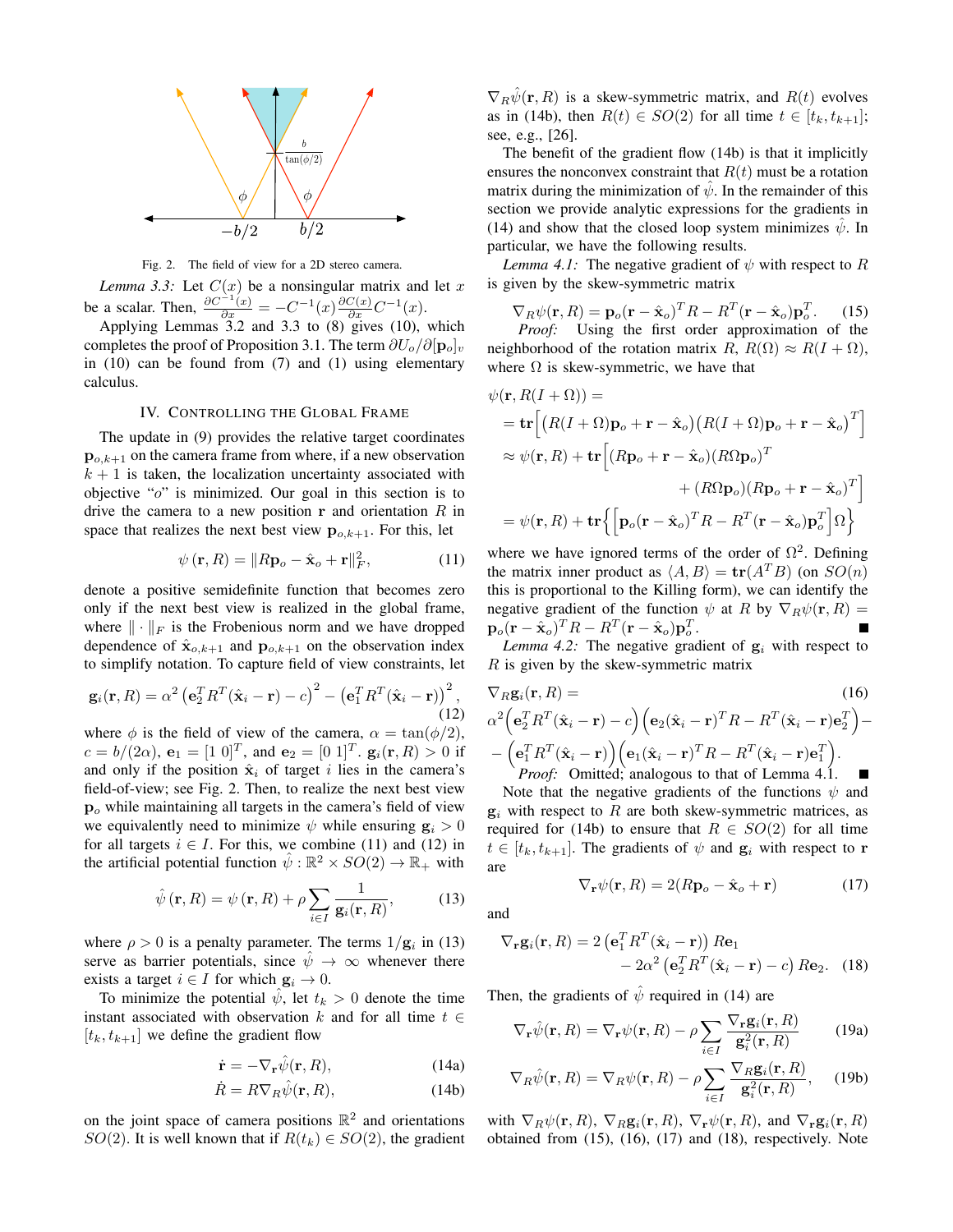## Algorithm 1 Hybrid control in the relative and global frames.

- **Require:** A position  $r(t_k)$  and orientation  $R(t_k)$  of the camera and estimated positions  $\hat{\mathbf{x}}_{i,k}$  of the targets, so that  $\mathbf{g}_i(\mathbf{r}(t_k), R(t_k)) > 0$  for all targets  $i \in I$ .
- 1: Find the next best view associated with objective "o" according to equation (9):

$$
\mathbf{p}_{o,k+1} = \mathbf{p}_{o,k} - \int_0^T \frac{\partial h(\mathbf{p}_{o,k+1}(\tau))}{\partial \mathbf{p}_{o,k+1}} d\tau.
$$

2: Move the camera according to the system (14):

$$
\dot{\mathbf{r}} = -\nabla_{\mathbf{r}} \hat{\psi}(\mathbf{r}, R), \n\dot{R} = R \nabla_{R} \hat{\psi}(\mathbf{r}, R),
$$

for a time interval of length  $t_{k+1} - t_k$  in order to realize the next best view  $\mathbf{p}_{o,k+1}$  obtained from step 1.

3: At time  $t_{k+1}$  observe targets and incorporate new estimates and covariances into KF as in (5) and (6). Increase the observation index  $k$  by 1 and return to step 1.

that  $\nabla_{\mathbf{r}} \hat{\psi}(\mathbf{r}, R)$  is a positive gradient, while  $\nabla_R \hat{\psi}(\mathbf{r}, R)$  is a negative gradient.

# V. SIMULATION RESULTS

In this section we illustrate our approach in computer simulations. Subject to pixelated images (quantized noise), we compare the localization performance of the proposed two motion objectives, namely the *supremum objective* and the *centroid objective*, to two heuristic motion plans that are subject to the same parameters. The first of the heuristic motion plans is the *circle baseline*, which guides the robot on a circle with center at the estimated centroid of the targets. The second heuristic, the *straight baseline*, guides the robot as close to the targets as possible without allowing any to leave the field of view. Once this limit is reached, the robot stops and continues to take measurements. In both heuristic motion plans, the robot is always oriented toward its current estimate of the centroid of the targets.

All simulations were performed using image width equal to 1024 pixels and a baseline (b from Fig. 1) of 5 cm. The standard deviation of the Gaussian approximation to quantization noise was set equal to 0.25 pixels. In every simulation, the robot begins 1.5 m west of a cluster of targets, which are placed according to a uniform random distribution in the unit circle. The penalty parameter,  $\rho = 1e-5$ , ensured that all targets remained within the camera's 70◦ field of view throughout. The *circle baseline* and *straight baseline* traveled a distance equal to whichever proposed gradient method went further. All motion plans made the same amount of total observations.

Implementation of the *supremum objective* and the *centroid objective* are outlined in Algorithm 1. In step 1, we set the integration time interval  $T$  so that the distance between  $\mathbf{p}_{o,k+1}$  and  $\mathbf{p}_{o,k}$  is at most 0.1 mm, the maximum allowed distance the camera is allowed to travel before taking a new measurement. Once the new next best view  $\mathbf{p}_{o,k+1}$  has



Fig. 3. Camera trajectories. Colors and line styles correspond to Fig. 4. The four exes are ground truth target locations.



Fig. 4. Per target error between ground truth and KF outputs for the four motion plans.

been determined in the relative frame, step 2 of Algorithm 1 drives the camera in the global frame to realize  $\mathbf{p}_{o,k+1}$ . The camera moves until one of two events occurs. Either the next best view is successfully realized, or the robot moved the maximum distance.

We performed 100 simulations of the proposed gradientbased motion plans and the heuristic baselines. Each simulation began by generating a random cluster of four targets and running 10,000 iterations of Algorithm 1. All used identical parameters. All observations were faced with quantization noise after pixel coordinates are rounded to the nearest integer. Figure 3 shows an example of camera trajectories in one of the simulations. Figure 4 shows the average localization error per target over all simulations for the first 15 cm traveled by each sensor. After 15 cm, which is equivalent to 1500 observations, all methods performed similarly, except the *straight baseline*, which accumulates error once it stops moving, when it suffers from the same quantized noise in every observation. Figure 5 is a close up on the target marked in Figure 3. It shows the true location